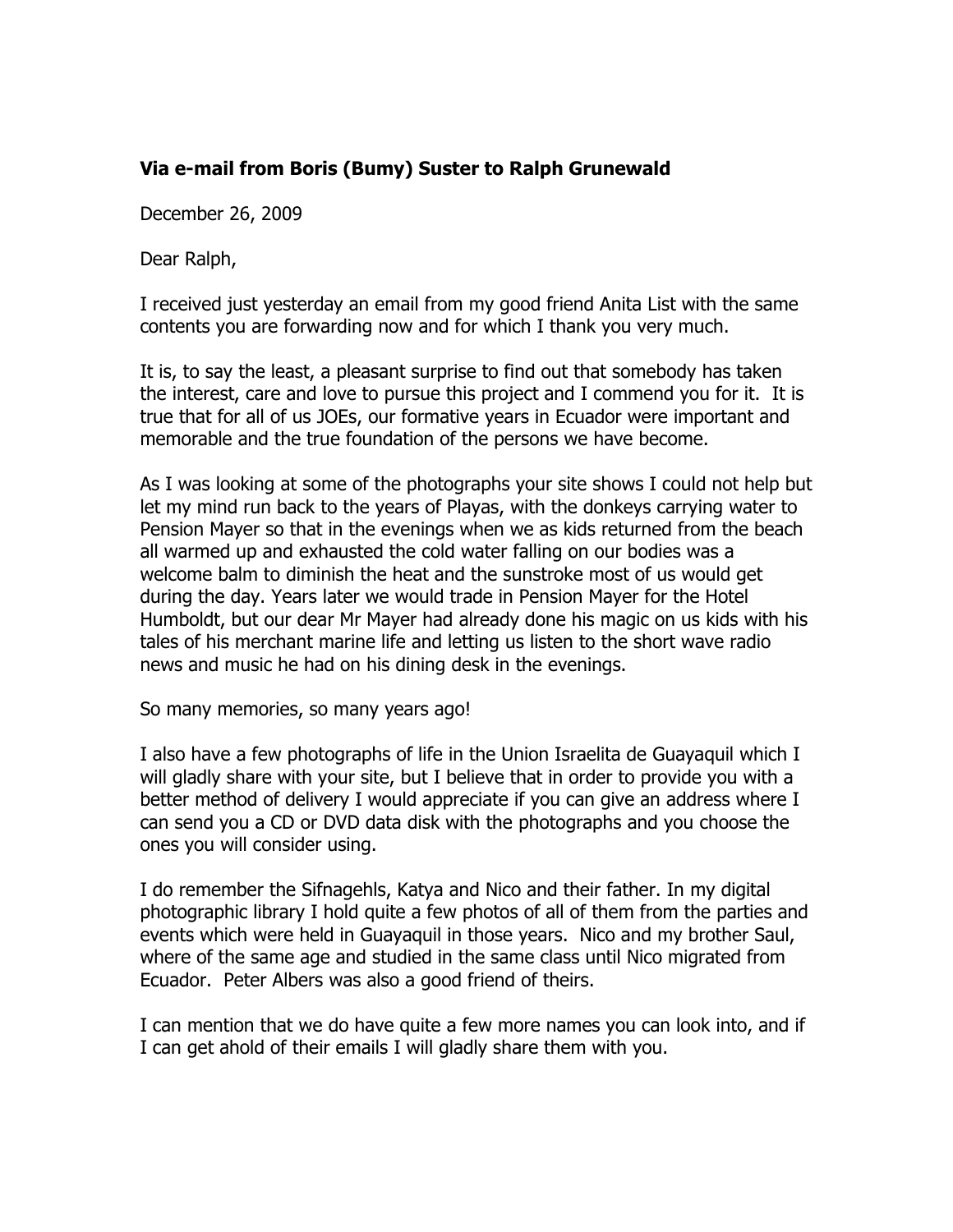Meanwhile, and on the fly I can call back to memory some of the names which jump out to me at this very first moment:

Roberto Sadun and his wife Francia (Guayaquil)

Susy Albers ( I forget right now her former husband's last name - passed away)

Michel Krumholz and Sonia (Guayaquil) I will relay your email to him

Abraham Suster and Margot (Now living in Lima Peru) I will relay your email to him.

Pepe Hassins (Now in Lima - Peru)

Saul Felman (Now in Lima - Peru)

Hannelore Schuler (somewhere in the USA)

Ruth Stern (Miami - Florida) I will relay your email to her

Katya Rosemberg (From Quito now in California) I will relay your email to her

Ika Rosemberg Berger (living in Quito)

Miriam Grunauer (lives in New Rochelle, NY)

I also do remember the names of the families you mention as related to you: the Gumpels, the Koppels, et al, but so many years have gone by that I cannot connect names and faces.

With the return CD with the photographs I will also send you a word.doc with some description of my life since I left Guayaquil Ecuador so many years ago, and what my family is doing at the present time.

Thank you once again for your kind interest and hoping to hear from you,

I remain,

Boris Suster

My nickname was Bumy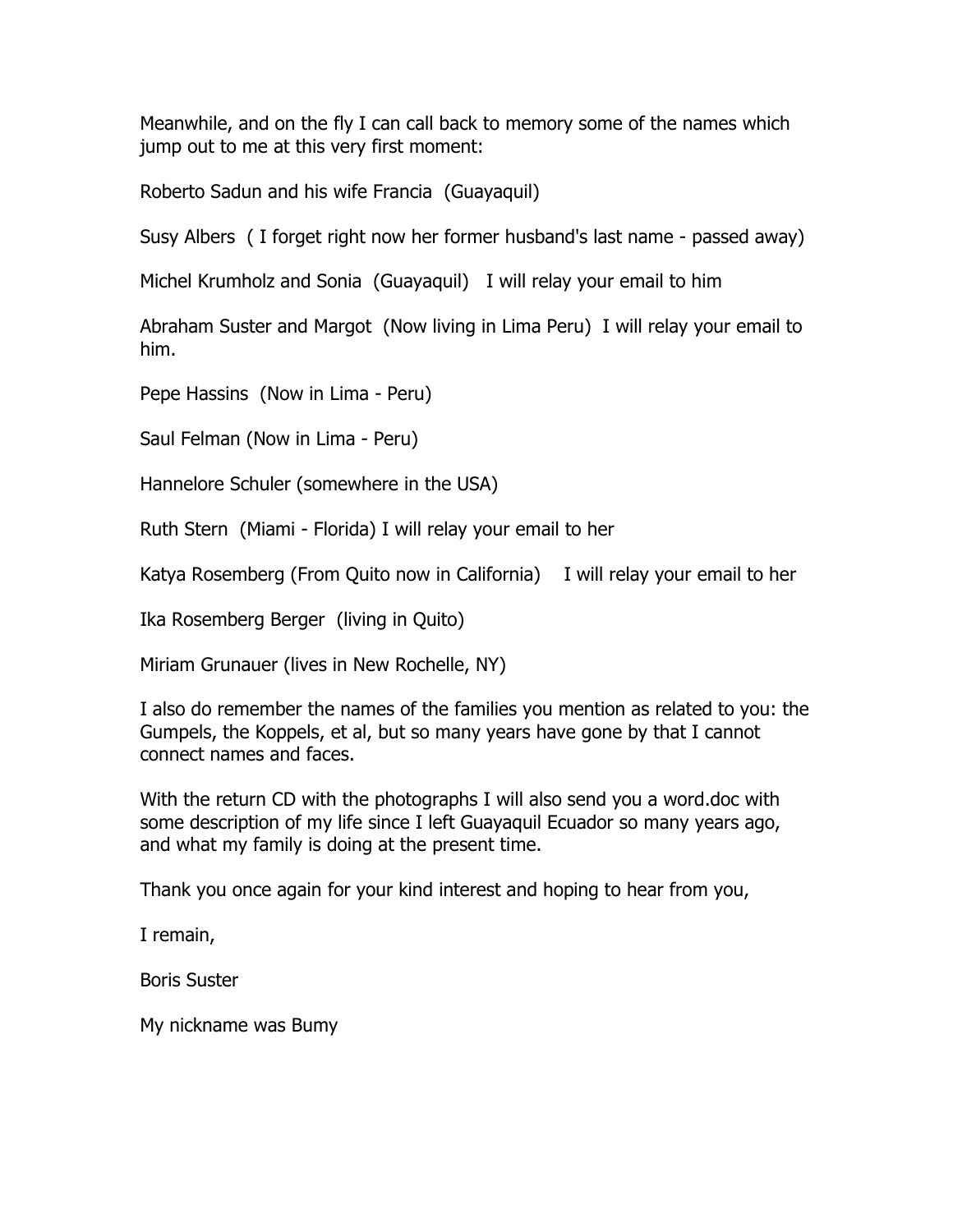## **E-mail from Boris (Bumy) Suster to Gabriel (Gaby) Alexander December 27, 2009**

Dear Gaby,

It has been so many years since those days of Libreria Cientifica, a place which in my youth I would enter with wonder and utmost respect for a world of hidden jewels of knowledge laying therein. I do recall vaguely your parents when I was introduced to them by my mother. By the time I left Ecuador to study here in the States, my parents were living accross the street from your store. As a matter of fact I left for the US on August 4th, 1960 so not many days must have passed after you left.

Libreria Cientifica was THE book store in the Guayaquil of those years, probably one of the very few in the city, and to my knowledge the very best. I remember my father used to love to buy books there and kept them in mint condition for many years. It was the only place you could find anything about Israel. The name Bruno Moritz has a very loud recognition value in my mind and I am trying to remember if he was also a newspaperman or writer. Maybe you can help me with that.

Michael (Michell) Krumholz is one of my dearest friends of my youth and to this day, whom I met at the Union Israelita de Guayaquil when it was located in 9 de Octubre y Malecon Boulevard and to this day we still are friends. His father Leo Krumholz was in the madera balsa business from the early 40's competing with the Gorelick family and others. He married a nice lady named Sonia, but I doubt it could be the very same person you mentioned, since he met Sonia in Europe and she is originally from Brazil. He's got two daughters and a few grandsons. The name Nurit does not ring a bell to me.

I promised Ralph I would send him a CD or DVD with a set of photographs and a short bio of my whereabouts of myself and the ones that came to this world through me and my wife.

Hope that this nice project of Ralph takes off like a rocket and soon we will once again retake the thread of our lives which was lost so many and many years ago.

I am pretty sure that once we start looking at photographs we will be able to tie in the faces to the names, and then to the memories.

Thank you once again for writing,

Bumy